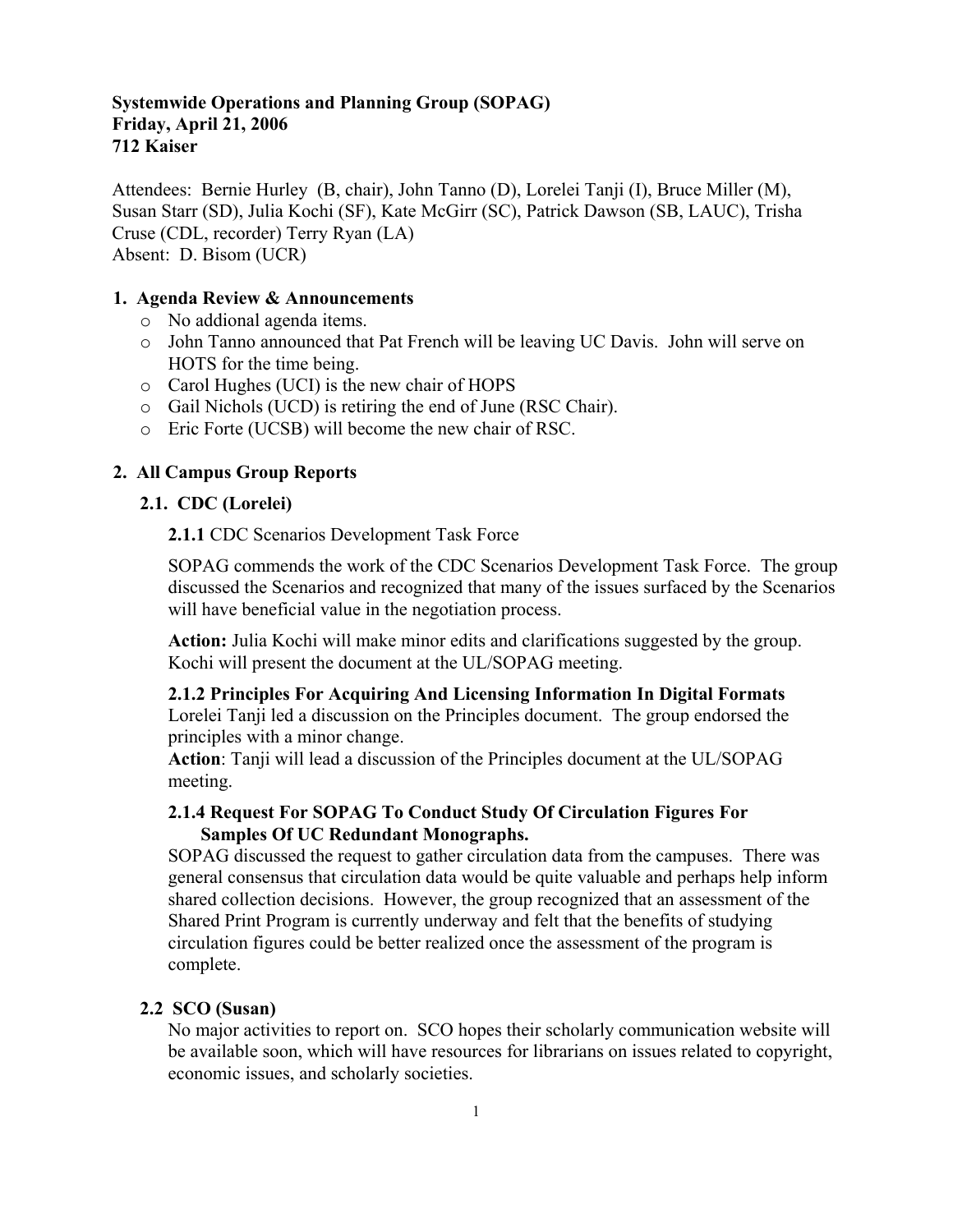## **2.3 HOPS**

## **2.3.1 Information Literacy Workshop Proposal**

The information literacy workshop has been scheduled. Patrick Dawson went over the workshop's agenda. The formula for campus participation in the workshop was endorsed by SOPAG.

**Action:** SOPAG members will coordinate attendance on their campuses. Dawson will let SOPAG know who the participants' names should be sent to. Dawson will share an electronic version of the agenda with SOPAG.

## **2.3.2 Digital Ref. Proposal –**

The Digital Reference report will soon be available. The report has been held up so alternative solutions can be evaluated. Once complete, the report will first go to HOPS and then to SOPAG.

# **2.4 HOTS (John)**

HOTS completed their input on the BSTF report. HOTS is discussing issues related to re-architecting cataloging workflow and coordinating cataloging expertise and practices across the entire system. They recognize that there is a need for better coordination. The Shared Cataloging Program is a good model.

HOTS did an interesting review that looked at how licensing is handled on the different campuses. Questions such as "who does SFX work and who does the license review" were part of the investigation.

# **2.5 LPL (Julia)**

Nothing to report.

# **2.6 LTAG (Terry)**

No major activities to report. The group is continuing their "scorched earth planning process". Essentially they are involved in a visioning exercise and looking 10 years out to evaluate, if building from scratch, what technology and infrastructure would be put in place.

## **2.6.1 Web Conferencing Software**

Dawson has been in conversation with the software vendor and is waiting for training and customization.

**Action**: Dawson will distribute the product manual to SOPAG.

## **2.7 RSC (Susan)**

Circulation Heads had a productive meeting. ILL is dealing with retention policies. UCB will complete its implementation of VDX this summer. VDX will test the patron interface the end of May. Ex Libris campuses will be able to make their Circulation system interoperable with VDX. (See Section 4.2.1 for more VDX information.) RSC is putting information regarding loans of special collections materials on their website in accordance with SOPAG's recommendation.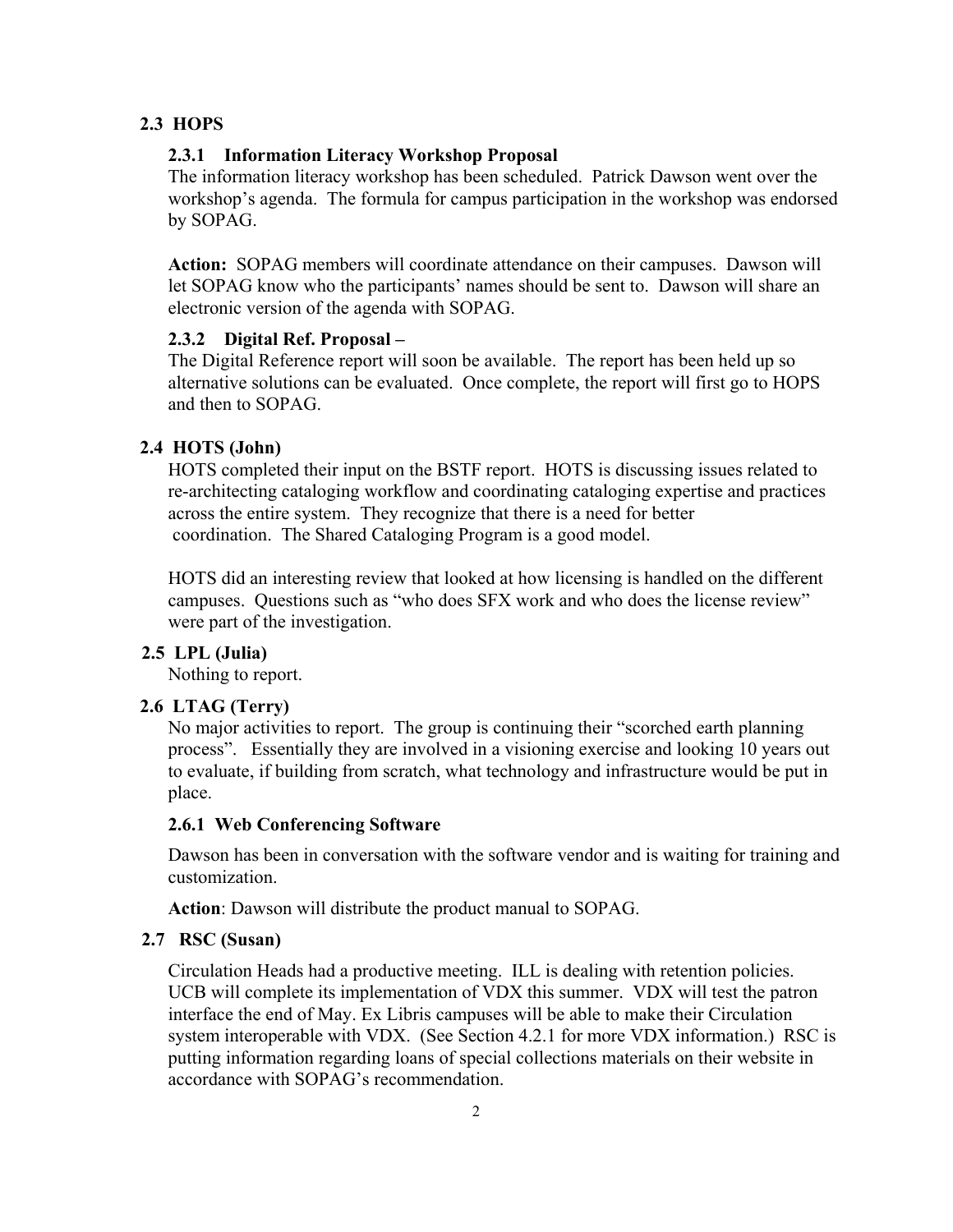## **2.7.1 Suggestion for SOPAG ACG on Copyright**

S. Starr shared a document that presented some of the many copyright issues that UC libraries can collectively collaborate on.

**Action:** Starr and Cruse will incorporate minor changes suggested by the group. Starr will share the document at the UL/SOPAG meeting.

## **3. Task Force Reports**

## **3.1 Bibliographic Services Task Force (Terry)**

Terry Ryan presented an excellent analysis of feedback collected from CDL, UCB, UCI, UCLA, UCSB, UCSC, UCSD, UCSF, LAUC, CDC, HOPS, HOTS and RSC on the BSTF Report. The group discussed the common themes and issues. There was consensus that to move forward on much of what the report suggests will require that the libraries start from scratch. However, we do have years worth of experience to build on. To realize the recommendations in the BSTF report we will have to ask ourselves some hard questions and make some priority decisions.

**Action**: Ryan will present the feedback on the BSTF report at the UL/SOPAG. Ryan will provide a PowerPoint presentation and then provide an overview of the consensus points for the upcoming Joint UL/SOPAG meeting in May.

## **3.2 RLF Persistence Policy & Procedures (Julia)**

Kochi reviewed the Task Force's plan for distributing information about the policy and procedures. The Task Force will create a web page under SOPAG that will contain links to the Policy, a FAQ, definitions, and guidelines for instructions on selecting the circulation status of non-persistent materials.

Hurley shared that there is a group that is working on recommendations and general procedures to standardize circulation codes between the NRLF & SRLF. This issue will come up at the June meeting of the Shared Library Facilities Board.

#### **3.3 SOPAG ERMS Implementation Team (Trisha)**

There was no time to discuss this agenda item.

# **4. Report on CDL Related Items (Trisha)**

# **4.1. MELVYL**

We are still on track with upgrade to Version 16.02. The team lost some time in Phase 1 of the project but is making up that time in Phase 2. As of now, there is nothing to report except that we are making steady progress. The goal is still to be upgraded to Aleph 16.02 by the end of December, 2006.

# **4.2 Shared Services Projects**

# **4.2.1 VDX Issues**

Cruse provided an outline of an assessment of campus VDX issues. An analyst at CDL will work with four campuses (UCD, UCB, UCR, and UCSB) to gather information about their experiences using the VDX system. Simultaneously CDL will develop a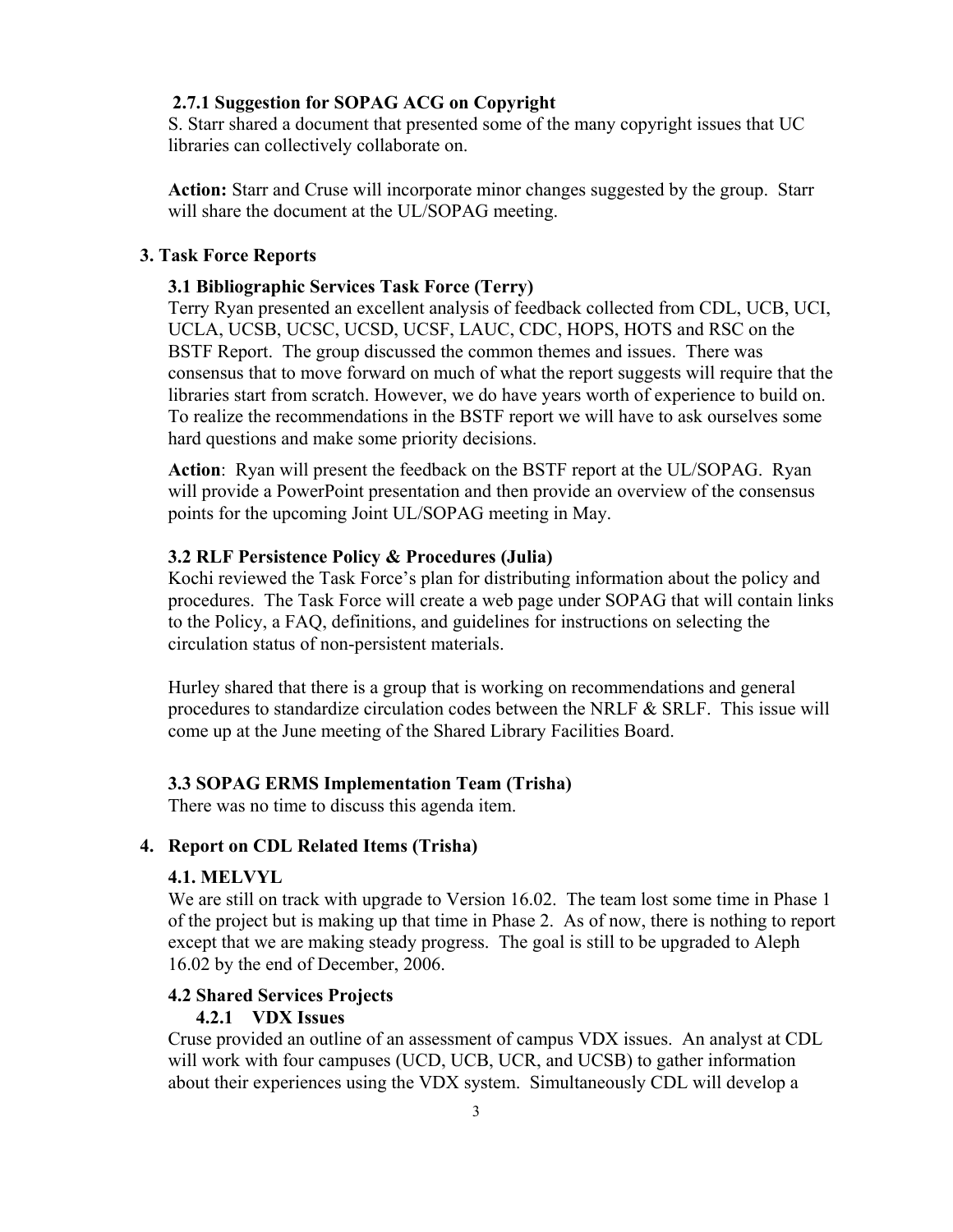questionnaire that will be distributed to all of the campuses. The development assessment and survey tools will begin soon and information gathering will begin in May. The information gathered will be used to:

- o better understand the use of shared services on the campuses
- o meet with the VDX team and develop a plan for moving forward

## **4.3 E-Resources for Alumni & Affiliated Organizations**

SOPAG members had a series of questions related to e-resources for Alumni and Friends. Cruse provided an answer sheet, prepared by Curtis Lavery and Cate Hutton, which addressed the group's questions. One concern raised by SOPAG was the ability to manage users' access. If the ProQuest barcode is distributed, SOPAG would like to see a mechanism that would allow a user's barcode to be deactivated. One option may be that each year the barcodes are deactivated by ProQuest.

## **4.4 License Preparation Staff Work Session**

The CDL is sponsoring a licensing workshop for campus staff. This is intended for staff that is involved in the actual composition and negotiation of the license itself, rather than acquisition negotiation for the business terms. SOPAG supports the workshop.

**Action:** Cruse will see if more than one campus participant can attend.

### **4.5 Metasearch**

Cruse provided the group with a handout with update information and timeline on the Metasearch project. SOPAG suggested that HOPS be involved in the rollout of the new service. In addition communication with Users Council, SOPAG, and portal partners regarding rollout was encouraged.

**Action:** Cruse will work with Laine Farley and Roy Tennant (Metasearch manager) to implement.

## **5. Systemwide Library Planning (Trisha)**

Nothing to report.

#### **6. Shared Collections & Services – Updates**

## **6.1 Open Content Alliance (Bernie)**

Hurley reported that work is moving forward on digitizing monographs from NRLF. A team composed of staff from UCB, Internet Archive, and the CDL are working to develop workflows and QA parameters. Ryan reported that work is progressing to install SCRIBES (the Internet Archive digitization machines) at SRLF.

#### **6.2 Print Collection Planning: Possible Collaboration with the State Library (John)**

Tanno reported that the State Library has expressed interest in a joint project proposal to digitize the Executive Orders of the California Governors. While the details have yet to be worked out, it was a positive step forward. The State Library has also agreed to a proposed change in the retention policy for library consortia, providing the flexibility to reduce the number of duplicate copies held by member libraries of the consortia.